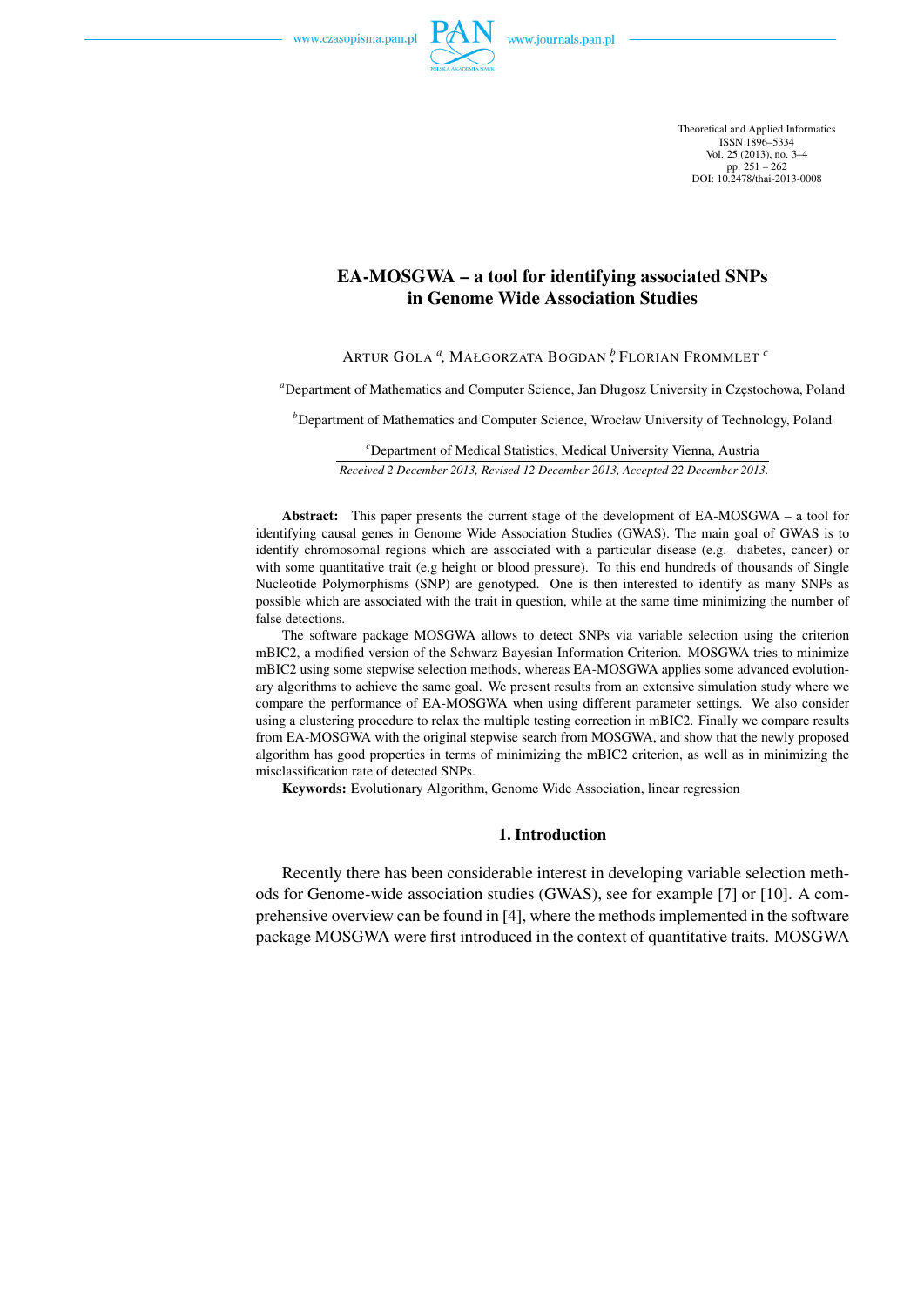

uses mBIC2, a modified version of the Bayesian Information Criteria which is designed to control the false discovery rate. A fully Bayesian variable selection approach for GWAS based on Markov chain Monte Carlo (MCMC) sampling was developed by [6]. Some review on the latest methods for GWAS analysis can be found for example in [1].

The original MOSGWA package as described in [4] tries to minimize the model selection criterion mBIC2 using some sophisticated stepwise selection procedures. In contrast EA-MOSGWA makes use of some specifically designed evolutionary algorithm [5, 8] to fulfill the same task, hence the name of the new method is EA-MOSGWA. The evolutionary algorithm we present here is very similar to the memetic algorithm used for QTL mapping which was described in [3].

EA-MOSGWA has been developed at the Department of Mathematics and Computer Science of Jan Długosz University in Czestochowa in cooperation with the Wroclaw University of Technology and the Medical University of Vienna. EA-MOSGWA is a module of the larger, more elaborate program MOSGWA, which has been developed for several years at the Medical University of Vienna and Wroclaw University of Technology. The program MOSGWA (Model Selection for Genome Wide Associations) is an advanced tool to analyze GWAS data, and its software architecture is flexible enough to make it relatively easy to incorporate new methods.

#### 2. Theoretical Background

We will focus in this article on the detection of SNPs which are associated with a quantitative trait. The measurement of the trait for the ith individual is denoted as  $y_i, i \in \{1, \ldots, n\}$ . For each individual the genotypes of p SNPs are assumed to be known, where we use the coding  $x_{ij} \in \{-1,0,1\}, j \in \{1,\ldots,p\}$ . To model the genetic influence on the trait me make use of a classical linear regression model of the form

$$
y_i = \mu + \sum_{j \in M} \beta_j x_{ij} + \epsilon_i,
$$
 (1)

where  $\mu$  is the intercept and M denotes some subset of markers which influence the trait. We assume that the error term is normally distributed,  $\epsilon_i \sim N(0, \sigma^2)$ . Model selection is then performed by trying to minimize the following modification of the Bayesian information criterion

$$
mBIC2 := n \log RSS + k \log(np^2/16) - 2 \log(k!), \tag{2}
$$

where  $k = |M|$  denotes the size of the evaluated model, n is the number of individuals, and  $p$  is the number of SNPs. An extensive justification of this approach is provided in [4].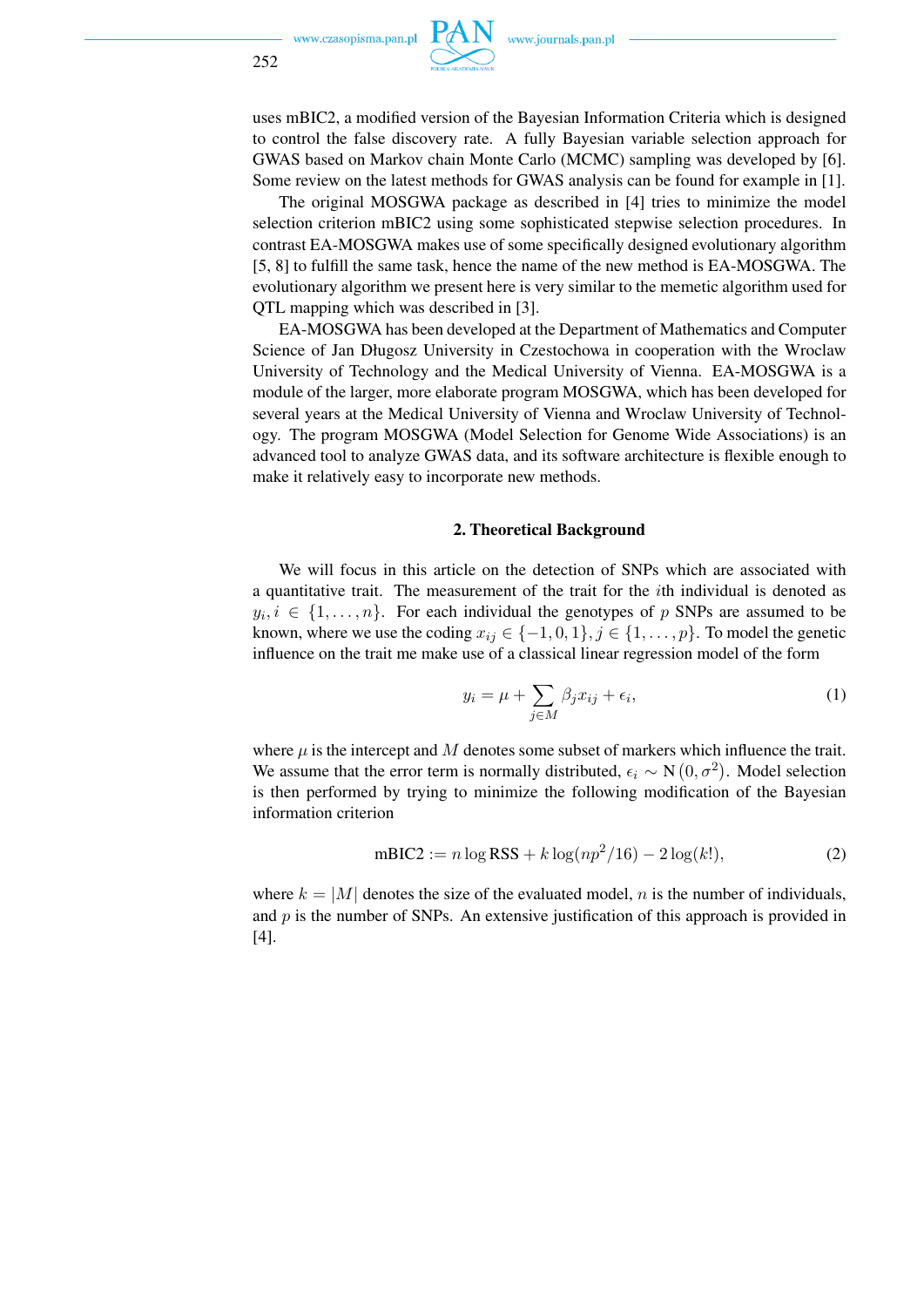In principle one might consider to compute the criterion for all possible subsets of SNPs and thus find the model which minimizes mBIC2. However, this approach has exponential complexity in  $p$ , and therefore all subset selection is entirely hopeless given the vast number of SNPs in GWAS. In practice it is therefore necessary to perform variable selection by searching only over a subset of models. To this end EA-MOSGWA uses an evolutionary algorithm for searching through the space of all subsets, trying to find a model which minimizes mBIC2. During the search the algorithm stores the mBIC2 values of all visited models, and the gathered information is used to direct the search into regions of the solution space which appear to be most promising. As a result EA-MOSGWA not only reports that model along its search path that minimizes mBIC2, but it provides the information of a large number of interesting models.

### 3. Implementation

The idea of evolutionary algorithms is inspired by observing the development of species, where over several generations a population is getting better adapted to the environmental conditions in which it resides. In analogy in the case of computer programs evolutionary algorithms are trying to obtain better solutions by allowing a population of existing solutions to evolve in such a way, that the fitness of the population increases [5, 8].

The evolutionary algorithm used by EA-MOSGWA is fairly similar to the Memetic Algorithm (MA) presented in [3]. The memetic algorithm works with a population of individuals, where each individual corresponds to a particular model M according to (1). The population then refers to a collection of such models, where we will denote the population size by u. The fitness of each individual M is measured by the mBIC2 criterion (2). The smaller the value of mBIC2, the fitter is an individual.

MA from [3] was implemented in Matlab, and it was designed to work on experimental populations, where usually less than 500 markers are explored. In contrast our new algorithm works for several hundred thousand markers as in GWAS. The general structure of both algorithms is the same, but due to the much larger number of potential regressors our new algorithm differs in several ways, as will be described in the subsections below.

The general outline of EA-MOSGWA is as follows. The algorithm starts with creating an initial population of size  $u$ . Then three evolutionary steps are repeated till some stopping criterion is fulfilled. Each iteration starts with a selection step, where two individuals from the population are chosen as parents. Next comes the recombination step in which with rather large probability a new individual, the so called child, is generated as an offspring from the two parent models. In a third step with rather low probability the child then undergoes mutation. Finally at the end of each iteration local improve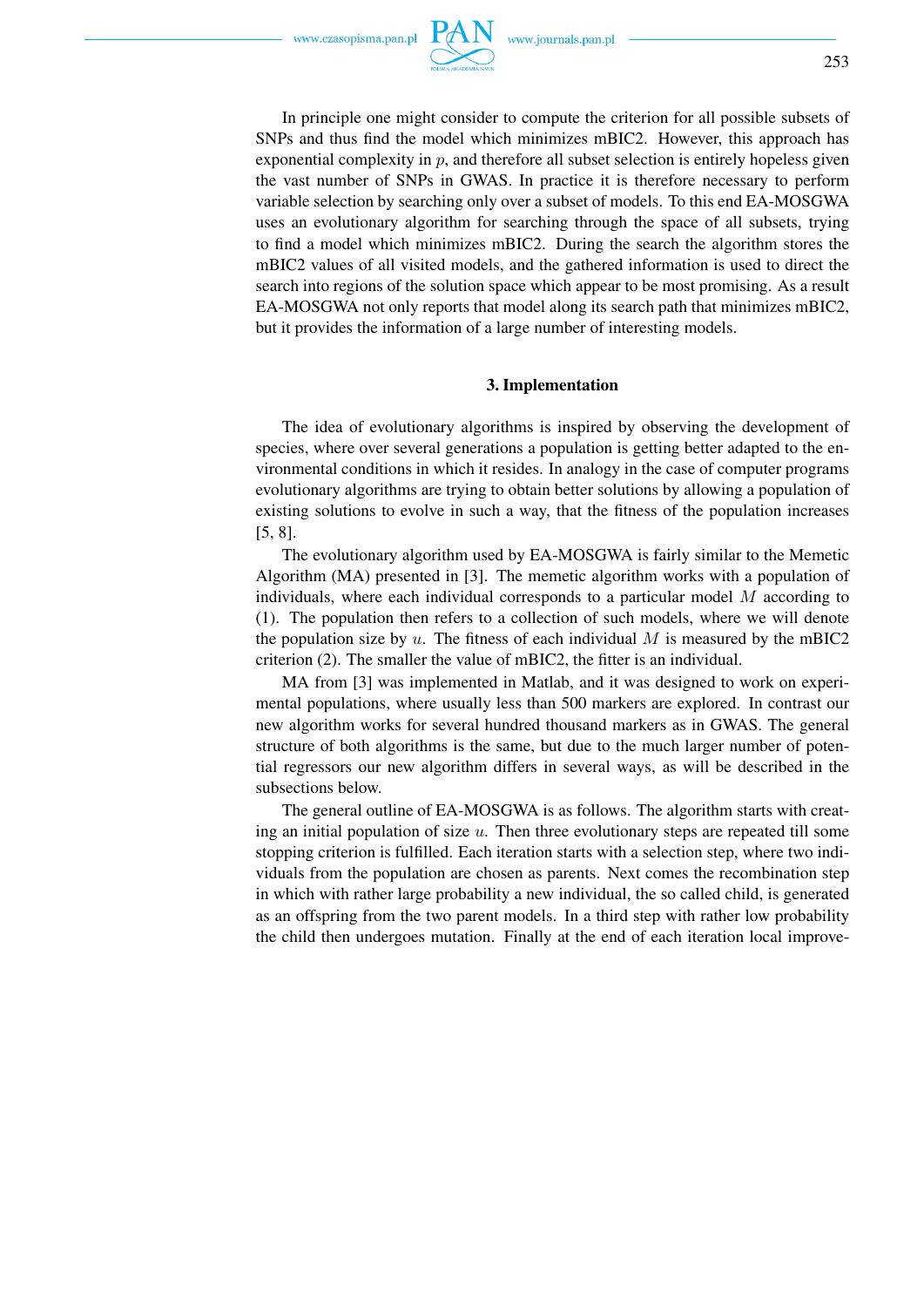ment takes place,where the fitness of the child is further improved by some greedy local search.

At the end of each iteration the fitness of the new individual is compared with the weakest member of the current population. If the fitness of the new individual is better, then the population is updated by substituting the weakest individual by the new individual. Otherwise no update occurs. The algorithm terminates after a certain number  $I_S$  of consecutive iterations took place without any update ranging among the B best models of the population.

In the following subsections we will describe the main ingredients of our algorithm in more detail.

#### 3.1. Representation of Models

For EA-MOSGWA models have to be coded in a suitable way to become individuals of the memetic algorithm. A model consists of a set of SNPs which might be thought of as causal SNPs. Each set of SNPs uniquely characterizes a linear regression model as specified in  $(1)$ .

#### 3.2. Initial Population

The first step of EA-MOSGWA is to generate an initial population, which is obtained by repeatedly performing some rather specific greedy forward selection steps, like the multi-forward step described in [4]. To this end all SNPs are first ordered according to their marginal p-values, and then a directed search is performed along this order. Markers are added to the model whenever they lower the original BIC criterion

$$
BIC = n \log(RSS) + k \log(n) . \tag{3}
$$

The number of potential SNPs to be added to the models is reduced by considering only those markers for which the marginal p-values are smaller than 0.15. For computational purposes the size of models which are created in the initial population is limited to 150 SNPs. This procedure is then repeated iteratively to obtain all members of the initial population, where the multi-forward search is performed always over the set of SNPs which has not yet been selected before. We know that BIC has a tendency to select too large models, and we therefore deliberately design the process of generating the initial population in such a way that a large number of potentially interesting SNPs are considered.

#### 3.3. Selection

For the selection step we use the classic method of tournament selection, where the number of participants in each tournament equals to 2. Specifically in a tournament two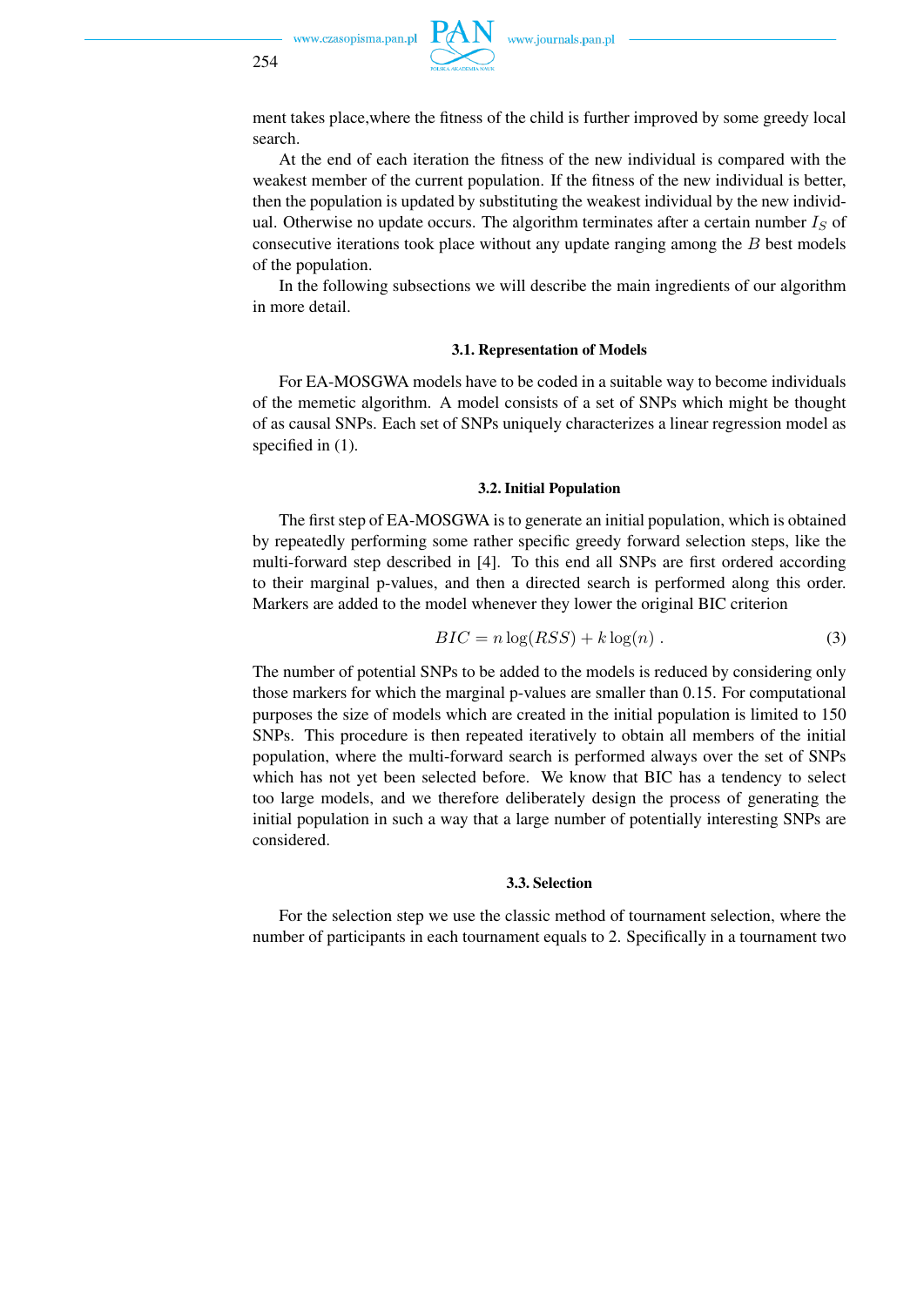255

individuals from the population are selected randomly, and the model with better fitness is the winner. The winner of the first tournament becomes the first parent. Then a second tournament is performed, and its winner becomes the second parent if it differs from the first parent. Otherwise the second tournament is repeated till two different parents are obtained, which are then used in the following recombination step to generate a new offspring.

#### 3.4. Recombination

In the recombination step we perform some forward selection procedure and some backward selection procedure to generate an offspring. Let  $S_1$  and  $S_2$  be the sets representing the two parents. Let  $S_I = S_1 \cap S_2$  be the intersection,  $S_U = S_1 \cup S_2$  be the union, and  $S_D = S_U \backslash S_I$  be the symmetrical difference of the two parents.

- The forward selection procedure starts from  $S_I$  and then consecutively includes markers of  $S_D$  in a greedy fashion. The fittest model obtained by this forward search is taken as the child candidate from forward selection.
- The backward elimination procedure starts from  $S_U$  and consecutively removes markers of  $S_D$  in a greedy fashion. The fittest model obtained by this backward elimination is taken as the child from the backward selection.

The fitter one of the two models obtained above will become the child obtained by recombination. A recombination step is performed with probability  $pCross = 0.95$ .

#### 3.5. Mutation

In the mutation step two actions can occur with the same probability: either a new marker is added to the child model, or a marker is removed from the child model.

In the case of insertion, a new marker is selected at random from all SNPs which are not in the model. If that new marker is strongly correlated with one of the SNPs which are already in the model (that is  $|R| > 0.5$  where R is the pairwise correlation), then the selection of a new marker is repeated.

In the case of removal, one randomly selects a marker from the model to be removed. If the model has only one marker then this SNP is not removed but replaced by another randomly chosen marker.

In the case that in an iteration no recombination was performed than a mutation step is mandatory. Otherwise a mutation step follows with  $p\textit{Mutation} = 0.25$ .

#### 3.6. Local Improvement

The local improvement step probably differs most from MA of [3]. As in MA we try to improve the model by exploiting the known correlation structure between markers,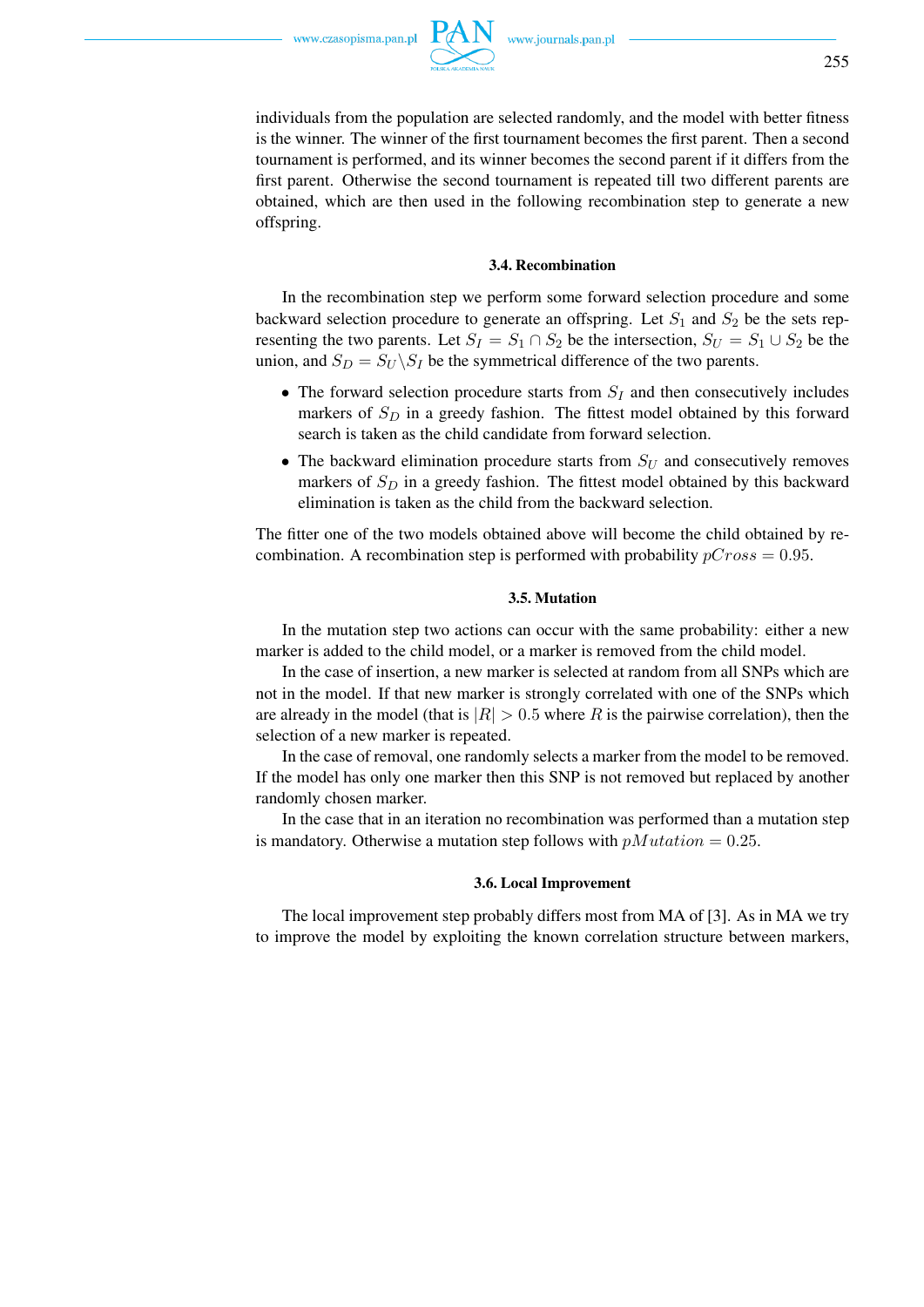



but in GWAS the correlation structure is much more complicated than in QTL mapping.

Consider an individual  $S = \{s_1, s_2, \ldots, s_k\}$  with k markers. Having calculated mBIC2 for S we try to improve the model by exchanging  $s_1$  with markers which are strongly correlated ( $|R| > 0.5$ ) and close to  $s_1$  (window size 50), while keeping all other markers fixed. We then continue iteratively with such exchange steps for all the remaining markers within the model.

### 4. Experimental Results

Simulations were carried out using real genetic data from the POPRES sample [9]. We used the imputed genotype data of 23171 SNPs from chromosome 6 from 4077 individuals.

#### 4.1. Causal Model

Table 1: 20 SNPs selected to be causal for the simulation study. All SNPs are from the 6th chromosome of the POPRES sample. The consecutive columns contain: SNP number in the data set, SNP id, position (in base pairs) and the regression coefficient  $(\beta_j)$ 

| SNP no | SNP Id        | Pos       | $\beta_i$ |
|--------|---------------|-----------|-----------|
| 13     | SNP A-1871676 | 197772    | 0.05      |
| 1207   | SNP_A-1984915 | 6106312   | 0.06      |
| 2404   | SNP A-1834615 | 12980206  | 0.07      |
| 3611   | SNP A-1949543 | 20443039  | 0.08      |
| 4800   | SNP_A-2287359 | 29479863  | 0.09      |
| 6004   | SNP A-1985686 | 36347031  | 0.10      |
| 7207   | SNP A-1886942 | 44806243  | 0.11      |
| 8423   | SNP A-2139356 | 53493302  | 0.12      |
| 9602   | SNP A-1828353 | 67482625  | 0.13      |
| 10803  | SNP A-2157434 | 77315837  | 0.14      |
| 12008  | SNP A-1794641 | 85875697  | 0.15      |
| 13213  | SNP A-1815281 | 96003236  | 0.16      |
| 14400  | SNP A-2202441 | 106377385 | 0.17      |
| 15616  | SNP A-2309459 | 116424331 | 0.18      |
| 16808  | SNP A-2160092 | 125903635 | 0.19      |
| 18017  | SNP_A-1850477 | 135835399 | 0.20      |
| 19202  | SNP A-2289125 | 146389095 | 0.21      |
| 20407  | SNP A-1829559 | 154045512 | 0.22      |
| 21607  | SNP A-2208065 | 161575001 | 0.23      |
| 22999  | SNP A-1786242 | 169452387 | 0.24      |

We selected 20 SNPs to be causal which were approximately equally spaced along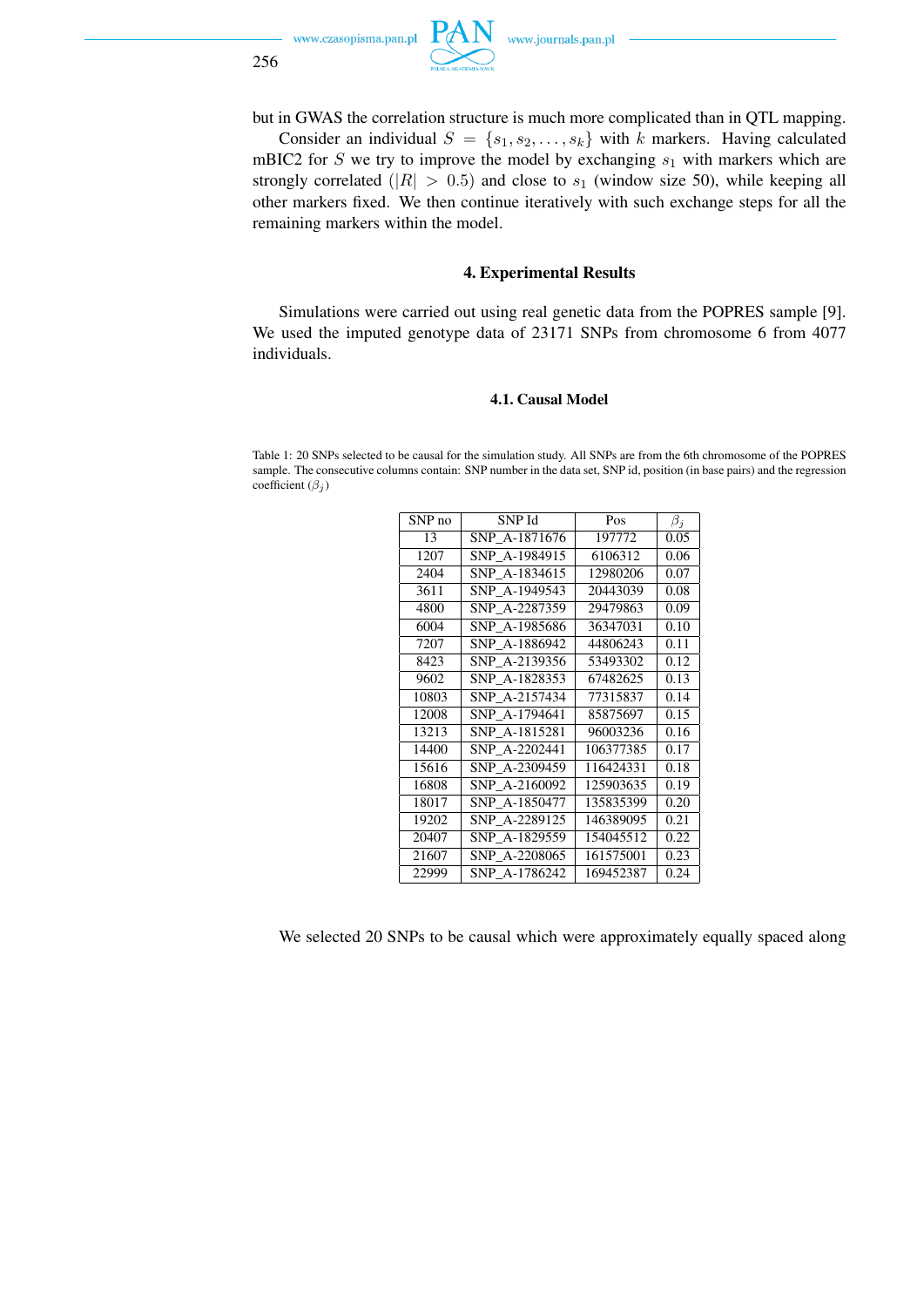

the chromosome. These selected SNPs were all common (minimum allelic frequency larger than 0.3) and they had pairwise correlation smaller than 0.2. Using this set of SNPs  $X_j$ ,  $j = 1, \ldots, 20$  we simulated 100 different data sets of quantitative traits according to (1), where effect sizes  $\beta_i$  were equally spaced between 0.05 and 0.24. This choice of effect sizes covers the range of very small effect sizes which are in practice not detectable, to very large effect sizes which are detected very easily. The most interesting effect sizes are lying in the middle, where causal SNPs can be detected, but not too easily. Table 1 shows the details on the causal SNPs and the corresponding effect sizes.

When summarizing the results of our analysis we count as True Positive if the algorithm either detects exactly a causal SNP, or a SNP which is strongly correlated with a causal SNP (i.e. if  $|R| > 0.5$ ). If the algorithm detects many SNPs that are correlated with the same causal SNP, only one of them is regarded as a True Positive, while the others are counted as False Positives.

#### 4.2. Preliminary factors

In this section we will study two different preliminary factors which influence the performance of EA-MOSGWA: Clustering of correlated SNPs and the number of iterations  $I<sub>S</sub>$  which determines the stopping criterion.

EA-MOSGWA uses the mBIC2 criterion to evaluate models, which depends on the total number of available SNPs  $p$ . If there is a large number of correlated SNPs than a penalty based on  $p$  might be too strict, and as described in [4] it is common practice to work with an 'efficient' number of SNPs. Such an efficient number can be obtained for example by clustering. Similarly as in [4] we compute clusters with the algorithm described in [2], and then replace the value of p in (2) by the total number of clusters,  $p_C$ . With the resulting milder criterion EA-MOSGWA will typically yield larger models.

The second factor we consider in this subsection is the number of iterations  $I_S$  without any update after which the algorithm terminates. We will compare  $I<sub>S</sub> = 2000$  with  $I_S = 4000.$ 

Table 2 summarizes the main results of this subsection. We estimate the power as the average number of True Positives divided by 20, the number of causal SNPs. As usual the false discovery rate is estimates as the average of  $\frac{\#FP}{\#TP + \#FP}$ , where this ratio is set to zero in case of no detections.

The first observation is that the results do not change much whether we use  $I_S =$ 2000 or  $I<sub>S</sub> = 4000$  for the stopping criterion. The estimated Power, FDR and number of false positives are almost identical. The average value of mBIC2 also drops only rather insignificantly when using  $I<sub>S</sub> = 4000$ , whereas the runtime becomes much larger. We conclude that a choice of  $I<sub>S</sub> = 2000$  for the maximum number of iterations without a model improvement is sufficient to ensure that EA-MOSGWA converges.

The second comparison is concerned with the influence of using mBIC2 with the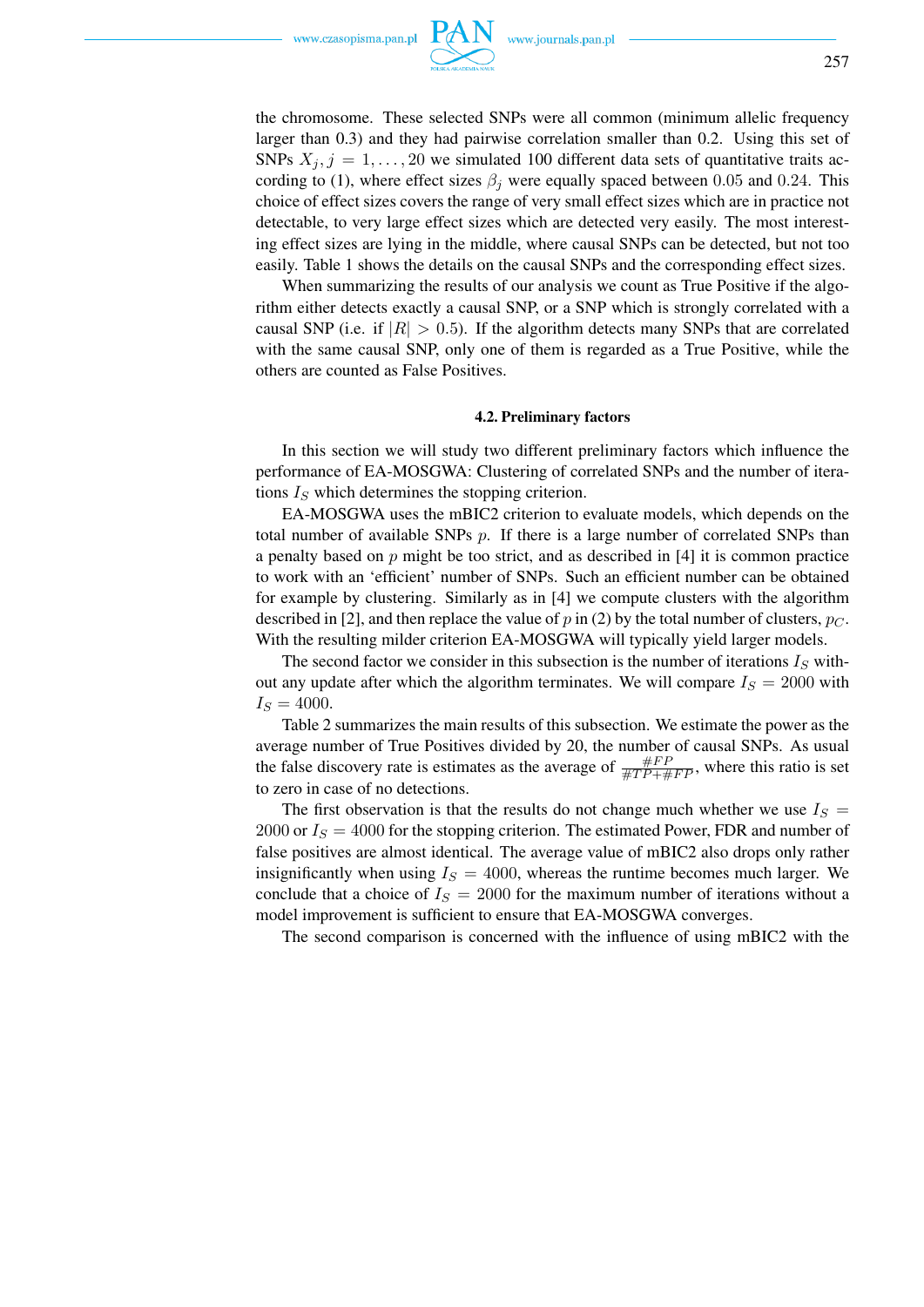

|                     | Nr $I_S$   Time mBIC2   Pow FDR FP                                          |  |  |
|---------------------|-----------------------------------------------------------------------------|--|--|
| $\boldsymbol{\eta}$ | $2000$   00:40:09 34195,8 0.58 0.015 0.19                                   |  |  |
|                     | $p \quad 4000 \mid 01:14:53 \quad 34195,1 \mid 0.58 \quad 0.015 \quad 0.19$ |  |  |
|                     | $p_C$ 2000 00:49:53 34166,1 0.63 0.035 0.47                                 |  |  |
|                     | $\overline{p}_C$ 4000 01:35:06 34165,2 0.63 0.037 0.51                      |  |  |

effective number  $p_C$  instead of p. Table 2 indicates, as expected, that working with  $p_C$ yields larger power, but at the same time also larger Type I error rate. In general an FDR between 3% and 4% seems to be quite acceptable, and therefore we will present in the next section only results obtained with the effective number  $p_C$ .

Fig. 1: Frequency of detection of causal SNPs with clustering (mBIC2 with  $p_C$ ) and without clustering (mBIC2 with p), where  $I_S = 2000$ .



Figure 1 shows the power to detect each causal SNP, where again one can see that working with the efficient number  $p_C$  uniformly improves the power compared to working with the total number of SNPs  $p$  in the criterion. Figure 1 also illustrates that our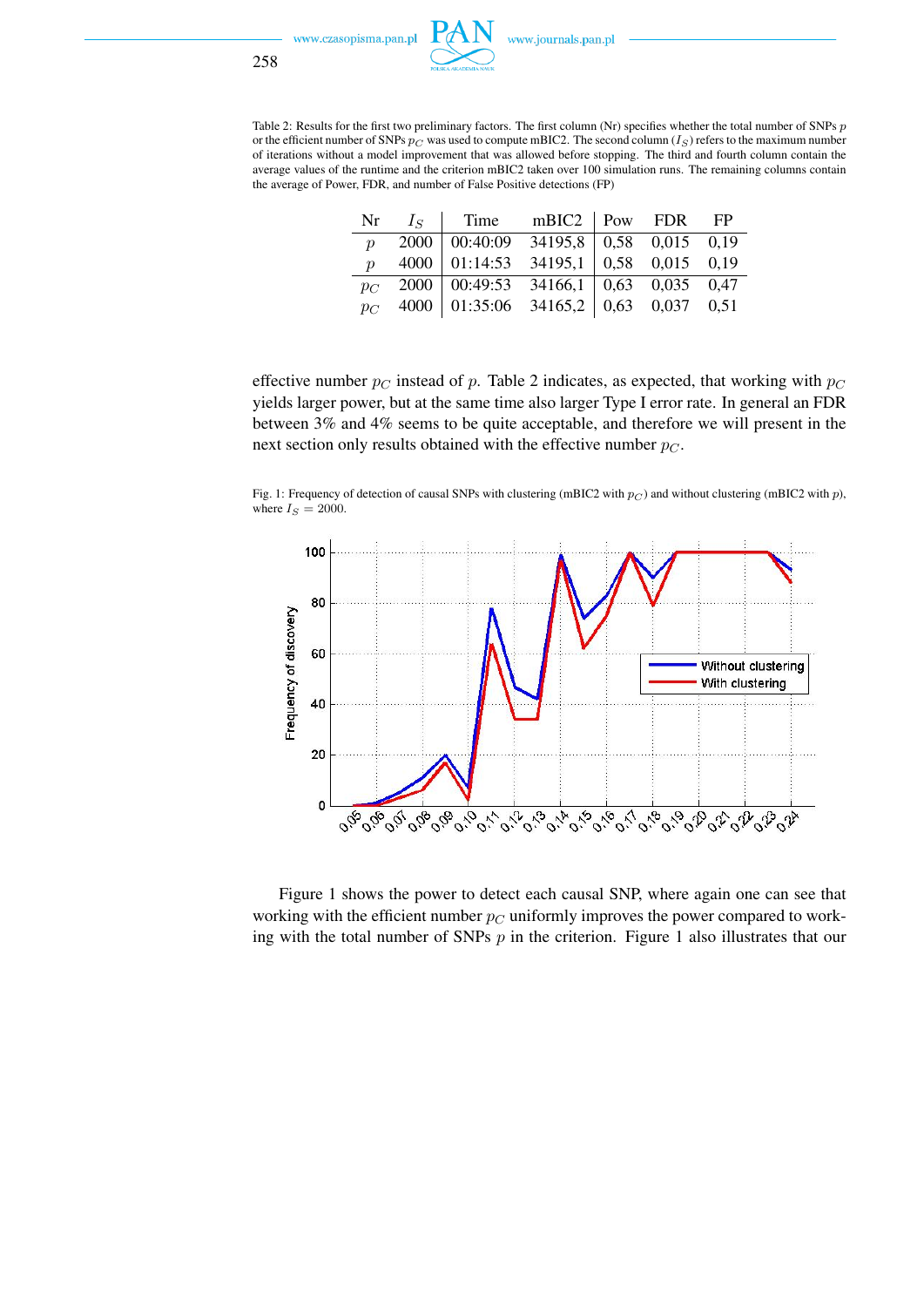simulation study was designed such that the power to detect SNPs with the smallest effect size is close to zero, whereas SNPs with the largest effect size are detected almost always. The trend is not completely linear, because the power to detect a SNP will also depend on its minimum allelic frequency.

#### 4.3. Influence of population size and update parameter B

In this subsection we will discuss the influence of the population size  $u$  and the two parameters B and  $I<sub>S</sub>$  which are involved in defining the stopping criterion. We consider population sizes  $u \in \{10, 20, 60\}$ , and for the largest population size we consider various values of  $B$ . As previously in the last section we additionally vary the maximal number of iterations without an update between  $I_S = 2000$  and  $I_S = 4000$ . The results for these different parameter settings are presented in Table 3.

Table 3: Dependence of the performance of EA-MOSGWA on the population size  $u$ , and the two parameters  $B$  and  $I_S$ which determine the stopping criterion. As in Table 2 we report the average value of the runtime, mBIC2, Power, FDR, and the number of false positive detections.

| $\boldsymbol{u}$ | B  | $I_S$ | Time     | mBIC2   | Pow   | <b>FDR</b> | FP   |
|------------------|----|-------|----------|---------|-------|------------|------|
| 10               | 10 | 2000  | 00:49:53 | 34166,1 | 0,625 | 0,035      | 0,47 |
| 10               | 10 | 4000  | 01:35:06 | 34165,2 | 0,625 | 0,037      | 0,51 |
| 20               | 10 | 2000  | 00:50:13 | 34164,8 | 0,626 | 0,037      | 0,50 |
| 20               | 10 | 4000  | 01:32:49 | 34166,3 | 0,622 | 0,037      | 0,50 |
| 60               | 5  | 2000  | 00:37:18 | 34164,7 | 0,628 | 0,035      | 0,48 |
| 60               | 5  | 4000  | 01:06:19 | 34164,5 | 0,629 | 0,036      | 0,50 |
| 60               | 10 | 2000  | 01:00:54 | 34164,9 | 0,626 | 0,034      | 0,47 |
| 60               | 10 | 4000  | 01:39:14 | 34164,5 | 0,628 | 0,037      | 0.51 |
| 60               | 30 | 2000  | 02:10:38 | 34164,5 | 0,630 | 0,037      | 0,51 |
| 60               | 30 | 4000  | 03:21:25 | 34164,8 | 0,629 | 0,039      | 0,54 |
| 60               | 60 | 2000  | 03:28:34 | 34164,6 | 0,628 | 0,037      | 0,51 |
| 60               | 60 | 4000  | 05:31:11 | 34164,9 | 0,629 | 0,036      | 0,50 |

The first observation is that increasing the population size while keeping  $B = 10$ fixed allows for obtaining lower values of mBIC2, which goes along with a rather small increase in power, whereas the effect on the false discovery rate is not entirely clear. At the same time the runtime increases only quite moderately.

Changing the value of  $B$  which determines the stopping criterion has a huge effect on the runtime, but a rather negligible influence on the performance of our algorithm, which suggests that a small value of  $B$  can be recommended. Similarly it makes hardly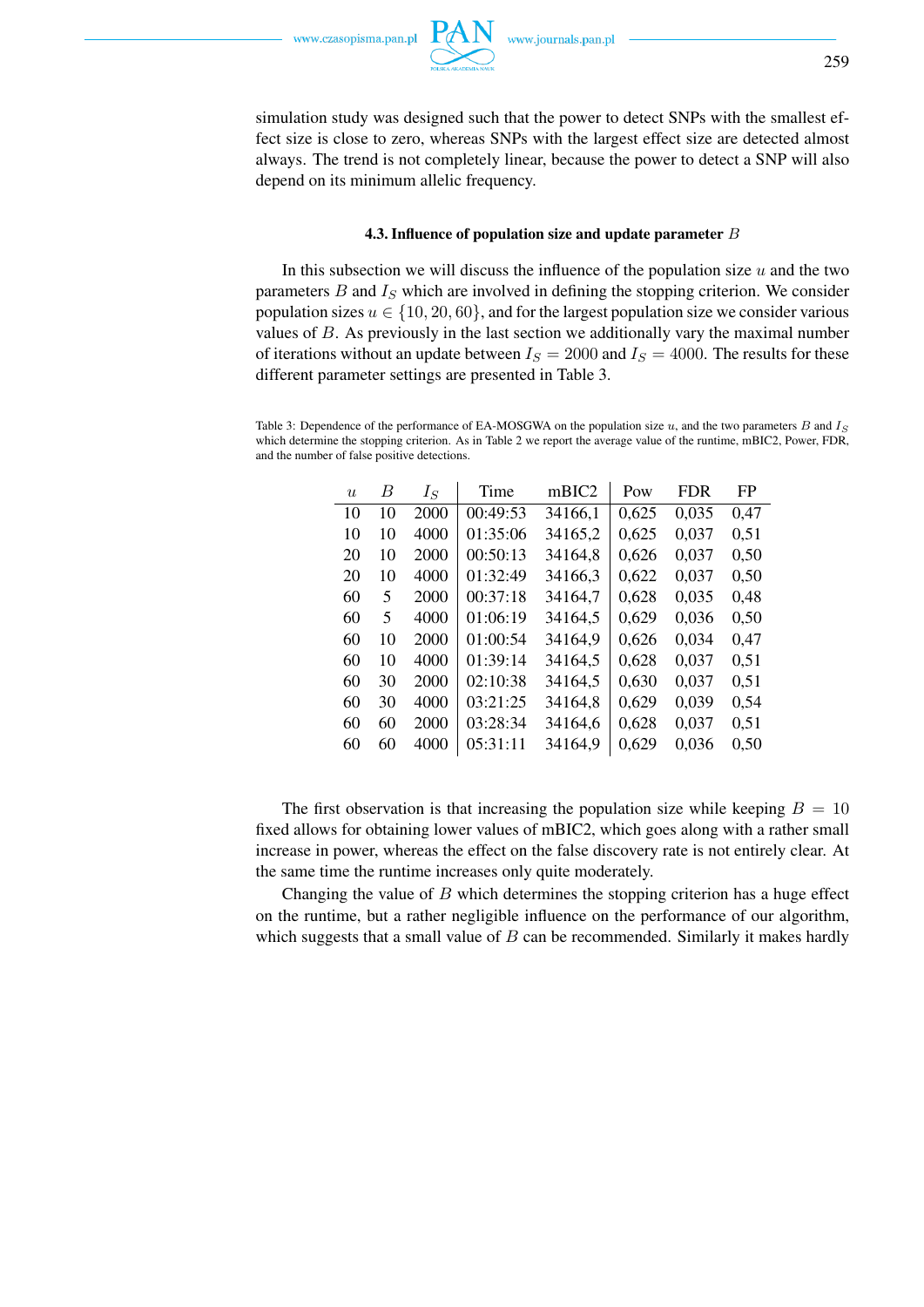

260



### 4.4. Comparison of EA-MOSGWA with original Stepwise procedure

In Table 4 we report the results illustrating the performance of the deterministic Stepwise procedure implemented in MOSGWA, once again with and without clustering. This procedure is described in full detail in [4].

Table 4: Results for the Stepwise method. The first column (Nr) specifies whether the total number of SNPs p or the efficient number of SNPs  $p_C$  was used to compute mBIC2. The second and third column contain the average values of the runtime and the criterion mBIC2 taken over 100 simulation runs. The remaining columns contain the average of Power, FDR, number of False Positive detections (FP), respectively.

| $Nr \mid$ Time mBIC2   Pow FDR FP                                |  |  |
|------------------------------------------------------------------|--|--|
| $p \mid 00:04:15 \quad 34197,1 \mid 0,60 \quad 0,017 \quad 0,22$ |  |  |
| $p_C$ 00:03:46 34168,7 0,63 0,041 0,58                           |  |  |

Comparing the results reported in Tables 2 and 4 we conclude that EA-MOSGWA yields (on average) smaller values of mBIC2 than the stepwise procedure. Interestingly, in our simulation study the stepwise procedure has at least in case of working with  $p$  a slightly larger power of detecting causal SNPs than EA-MOSGWA, which is however counterbalanced by a slight increase of FDR.

#### 5. Conclusions

The results of our simulation study confirm the ability of EA-MOSGWA to converge, even when the population size is rather small, and that EA-MOSGWA is fairly robust with respect to the choice of different tuning parameters. The simulations also confirm the effectiveness of the modification of mBIC2, with the penalty dependent on the number of clusters rather than on the total number of SNPs.

Due to a very good performance of the Stepwise method in our future work we plan to include the solution provided by this method into the initial population for EA. We also plan to consider the whole information collected by EA for the quantification of the statistical uncertainty related to the choice of the "best model". This task can be accomplished by the comparison of values of mBIC2 for different models visited by EA in the process of the search for the global minimum.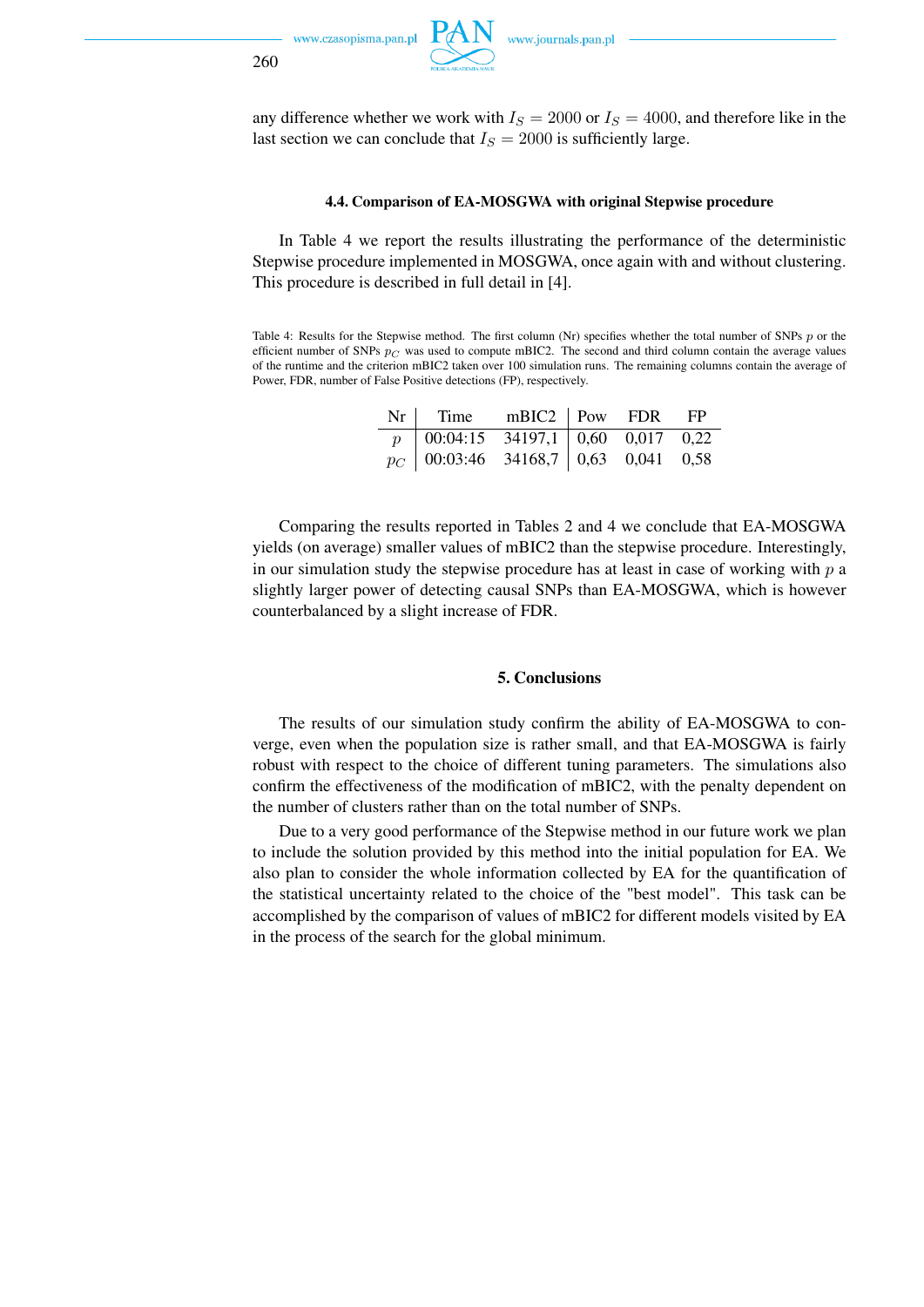# Acknowledgments

This research has been funded by the Vienna Science and Technology Fund (WWTF) through project MA09-007a.

The data set used for simulations in this manuscript was obtained from dbGaP through dbGaP accession number phs000145.v1.p1 at

www.ncbi.nlm.nih.gov/projects/gap/cgibin/study.cgi?study\_id=phs000145.v1.p1..

Computer simulations were performed at the Computer Lab, which was established in the research project: DS/IMI/106/2012.

#### References

- [1] F Begum, D Ghosh, G. C Tseng, and E Feingold. Comprehensive literature review and statistical considerations for gwas meta-analysis. *Nucleic Acids Res.*, 40(9):3777–3784, 2012.
- [2] F Frommlet. Tag snp selection based on clustering according to dominant sets found using replicator dynamics. *Adv. in Data Anal. and Classif.*, 4:65–83, 2010.
- [3] F Frommlet, I Ljubic, H Arnardottir, and M Bogdan. Qtl mapping using a memetic algorithm with modifications of bic as fitness function. *Statistical Applications in Genetics and Molecular Biology*, 11(4):Article 2, 2012.
- [4] F Frommlet, F Ruhaltinger, P Twaróg, and M Bogdan. Modified versions of Bayesian information criterion for genome-wide association studies. *CSDA*, 56:1038–1051, 2012.
- [5] D. E Goldberg. *Algorytmy genetyczne i ich zastosowania*. Wydawnictwa Naukowo - Techniczne, Warszawa, 2003.
- [6] Y Guan and M Stephens. Bayesian variable selection regression for genome-wide association studies, and other large-scale problems. *Ann. Appl. Stat.*, 5:1780–1815, 2011.
- [7] Q He and D Lin. A variable selection method for genome-wide association studies. *Bioinformatics*, 27:1–8, 2011.
- [8] Zb Michalewicz. *Algorytmy genetyczne + struktury danych = programy ewolucyjne*. Wydawnictwa Naukowo - Techniczne, Warszawa, 2004.
- [9] M R Nelson, K Bryc, K S King, A Indap, A R Boyko, J Novembre, L P Briley, Y Maruyama, G Waterworth, D M amd Waeber, P Vollenweider, J R Oksenberg, S L Hauser, H A Stirnadel, J S Kooner, J C Chambers, B Jones, V Mooser, C D Bustamante, A D Roses, D K Burns, M G Ehm, and E H Lai. The population reference sample, popres: a resource for population, disease, and pharmacological genetics research. *Am J Hum Genet.*, 83:347–358, 2008.